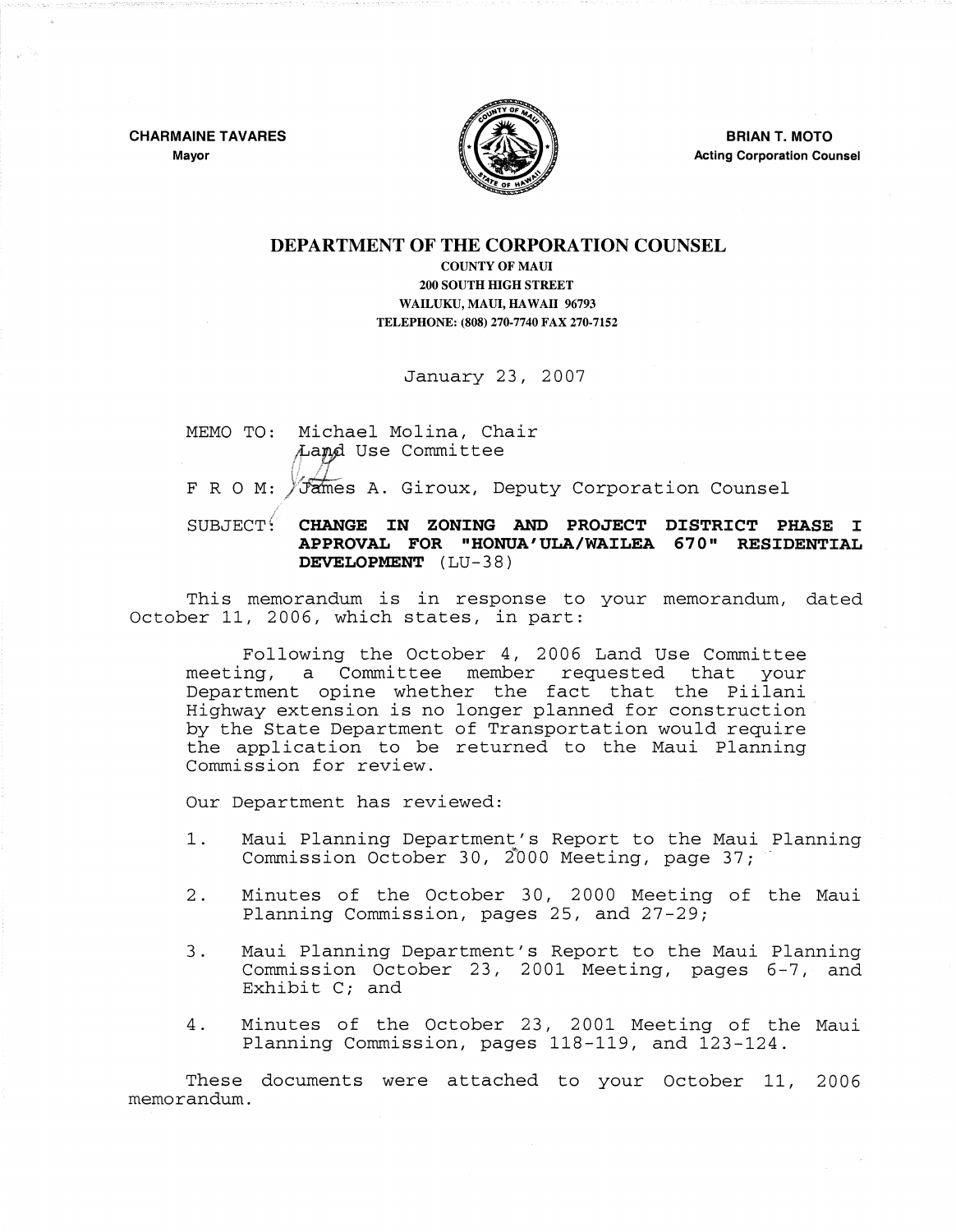## I. Background.

Mr. Charles Jencks, on behalf of WCPT /GW Land Associates, LLC, has requested a change in zoning from Agriculture and Open Space to Kihei-Makena Project District <sup>9</sup> (Wailea 670) for approximately 267.65 acres, and to amend the conditions of Ordinance No. 2171 and Unilateral Agreement for Kihei-Makena Project District 9 for 402.35 acres at Tax Map Key Numbers: (2) 2-1-008:056 and (2) 2-1-008:071, Wailea, Kihei, Maui, Hawaii. Mr. Jencks also seeks Phase 1 project district approval, consisting of repeal of Chapter 19.90, Maui County Code ("MCC"), pertaining to Kihei-Makena Project District 9 (Wailea 670), and adoption of new Chapter 19.90A.

The land use amendments are proposed in order to develop Wailea 670, comprising 1,400 residential units, an 18-hole golf course, related facilities, and <sup>a</sup> commercial area and mixed-use district.

The Maui Planning Commission reviewed the application on October 30, 2000 and October 23, 2001. The Maui Planning Department's Report to the Maui Planning Commission October 30, 2000 Meeting, included the following statement:

According to the applicant, the Wailea 670 community, upon build-out, will have <sup>a</sup> minimal affect on traffic in the area if all planned State and County roadway<br>improvements are completed as scheduled. These improvements are completed as scheduled. improvements include: the widening of Pi'ilani Highway to four lanes between Mokulele Highway and Wailea Ike Drive and the extension of Pi' ilani Highway through Wailea 670 and up to Ulupalakua Ranch.<sup>1</sup>

On October 23, 2001, the Maui Planning Commission voted to recommend approval of the land use amendments, subject to certain conditions. The Planning Commission's recommendations were transmitted to Council on November 30, 2001. One recommended zoning condition was:

That Wailea 670, its successors and permitted assigns shall contribute its pro-rata share of transportation improvements as determined by the Department of Transportation and the Department of Public Works and Waste Management to include, but not be limited to widening of Piilani Highway to four lanes, the future extension of Piilani Highway through the project district, and intersection improvements such as installation of traffic signals. Said improvements shall

<sup>1</sup> Maui Planning Department's Report to the Maui Planning Commission October 30, 2000 Meeting, at 37.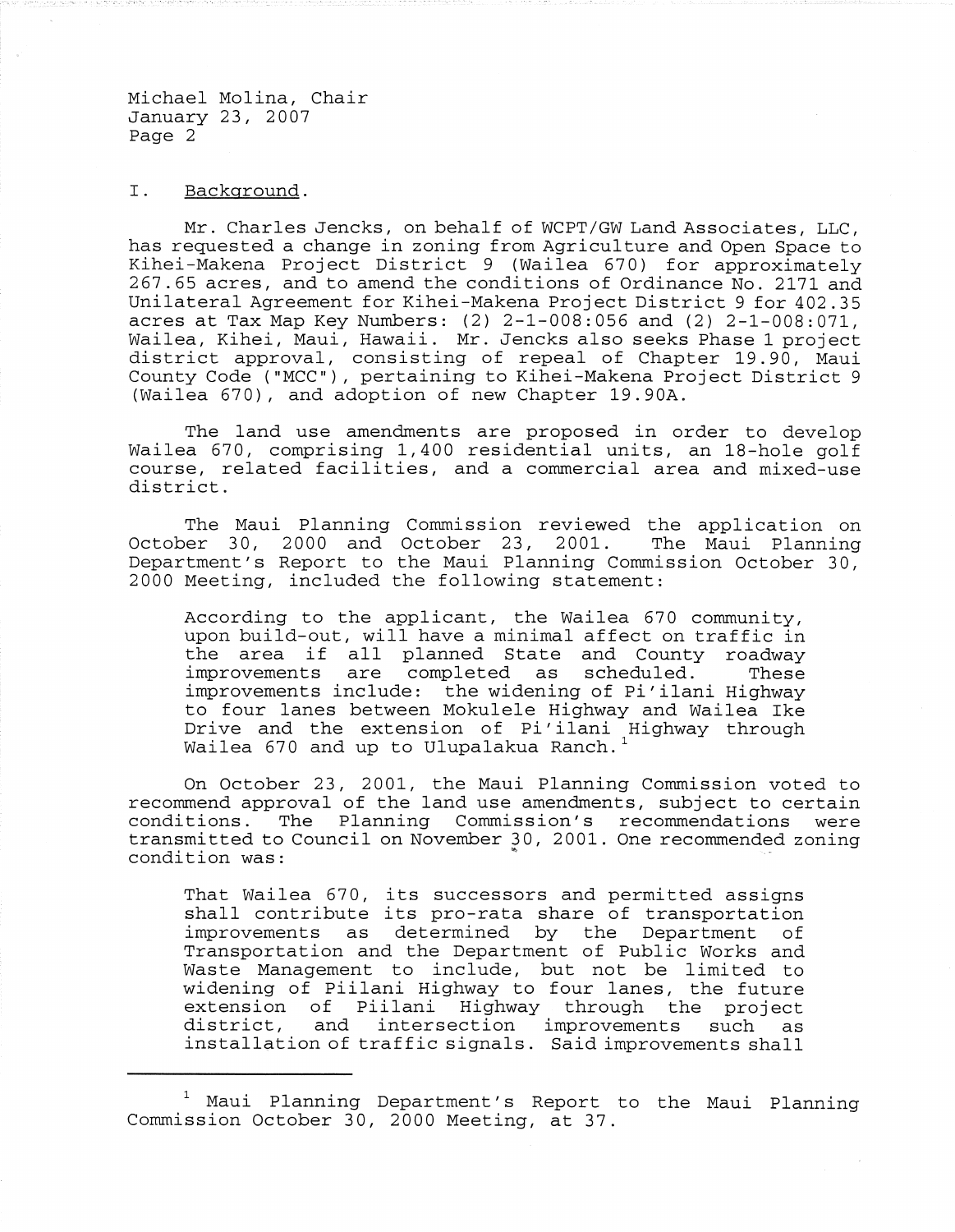> be determined by the Department of Transportation and Department of Public Works and Waste Management and shall be coordinated with the Planning Department and shall be concurrent with each phase of the Wailea 670 development.

In <sup>a</sup> letter dated August 12, 2005, Rodney K. Haraga, State Director of Transportation, informed Mr. Jencks that" [t]he State has no plans to construct the Piilani Highway extension."

## II. Processing change in zoning and project district applications.

MCC Section 19.510.040(A) states, in relevant part:

A. All applications for change of zoning shall be processed as applications which require a public hearing in accordance with the procedures set forth in sections 19.510.010 and 19.510.020 of this code and the following requirements:<br>1. The

The appropriate planning commission shall conduct <sup>a</sup> public hearing on all change of zoning  $applications;$ <br> $2.$  Upor

Upon closing the public hearing and upon reviewing the report and recommendation of the planningdirector and all other applicable information on the application, the commission shall prepare <sup>a</sup> report which includes, but which is not limited to, the commission's findings of fact, conclusions of law, recommendations, and any recommended condition which the commission determines to be necessary pursuant to the conditional zoning provisions of this chapter;

3. Upon appropriate action by the commission, the director of planning shall transmit the report of the commission to the county council;

4. The county council may grant a change of zoning if all of the following criteria are met:<br>a. The proposed request meets the

The proposed request meets the intent of the general plan and the objectives and policies of the community plans of the county,

b. The proposed request is consistent with the applicable community plan land use map of the county,

c. The proposed request meets the intent and purpose of the district being requested,

purpose or the district being requested,<br>d. The application, if granted, would not adversely affect or interfere with public or private schools, parks, playgrounds, water systems, sewage and solid waste disposal, drainage, roadway and transportation systems, or other public requirements, conveniences and improvements,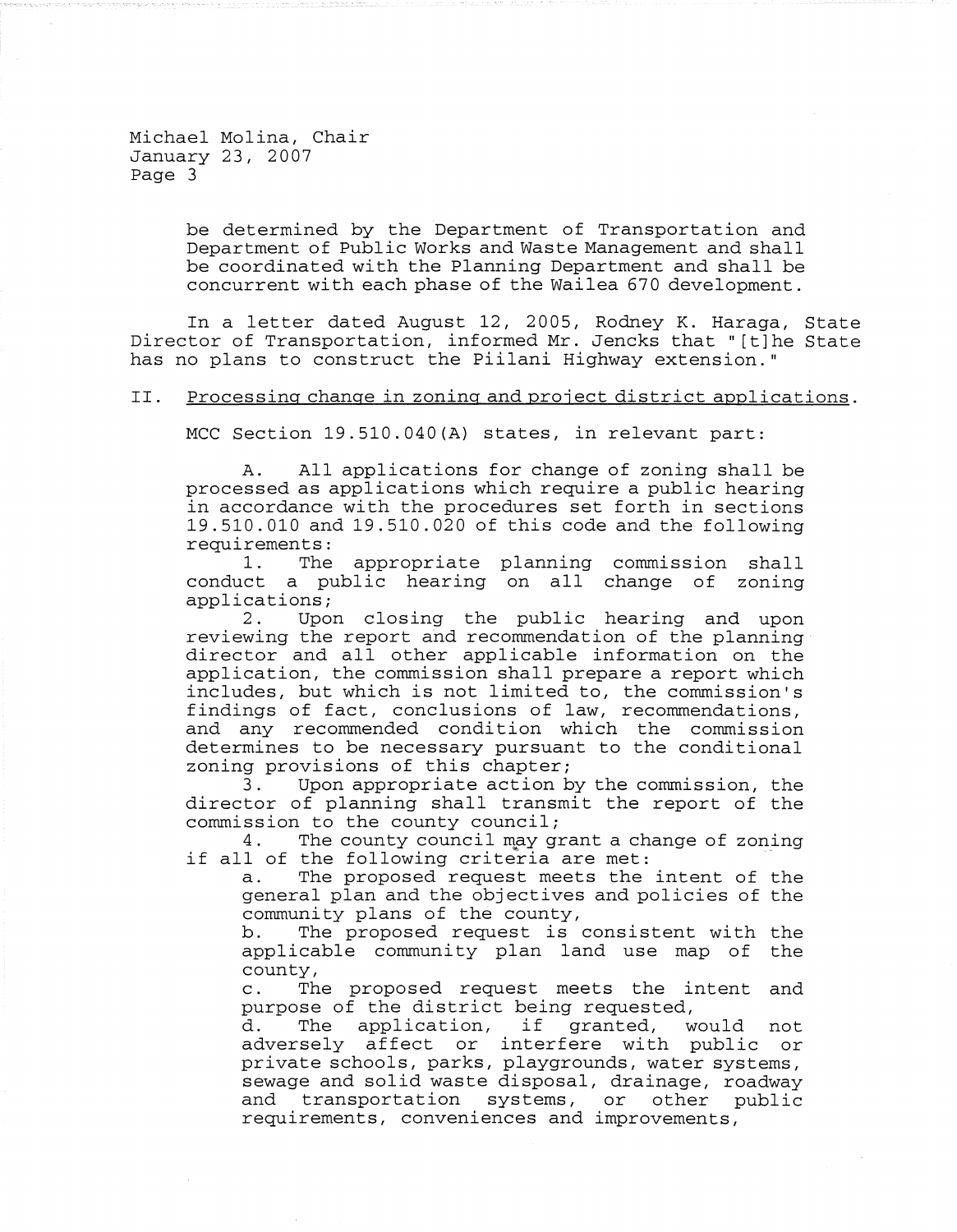> e. The application, if granted, would not adversely impact the social, cultural, economic, environmental, and ecological character and quality of the surrounding area.

 $\mathbf{1}$   $\mathbf{2}$   $\mathbf{3}$ 

Section 19.45.050, MCC, states in part:

Development of <sup>a</sup> project district shall be subject to the following three phases of approvals.

A. Phase I approval shall be processed as follows:<br>1. After receiving an application for a project After receiving an application for a project district development, the planning director shall submit to the planning commission one or more proposed project district ordinances, which provide project district zoning district standards including permitted land uses, accessory uses, densities, heights, setbacks, and lot dimensions. The planning commission shall hold a public hearing on the proposed ordinances in the affected community plan region. After the public hearing, the planning commission shall submit its recommendations and the proposed ordinances to the council. The council may approve the ordinances with or without modifications.

 $\cdots$ 

## III. Analysis and conclusion.

The Maui County Code is silent as to procedures to be followed when, with the passage of time, circumstances change and facts pertaining to pending land use applications vary from those applicable at the time of original filing. Such changes in facts and circumstances are not unexpected given that neither the Revised Charter of the County of Maui (1983), as amended, nor the Maui County Code place a time limit on Gouncil consideration *of* zoning bills and other land use ordinances initiated by a private applicant.

In the absence of law specifically addressing the legal issue posed, and given that zoning is fundamentally a legislative act, it remains for the Council to review changes to facts pertaining to the subject land use applications and project, and to determine what weight to assign to such changes. In the exercise of its legislative function, the Council may, if it deems appropriate,

<sup>&</sup>lt;sup>2</sup> Save Sunset Beach Coalition v. City and County of Honolulu, 102 Hawai'i 465, 474, 78 P.3d I, 10 (2003) ("Accordingly, we conclude that <sup>a</sup> zoning ordinance is <sup>a</sup> legislative act and is subject to the deference given legislative acts.")